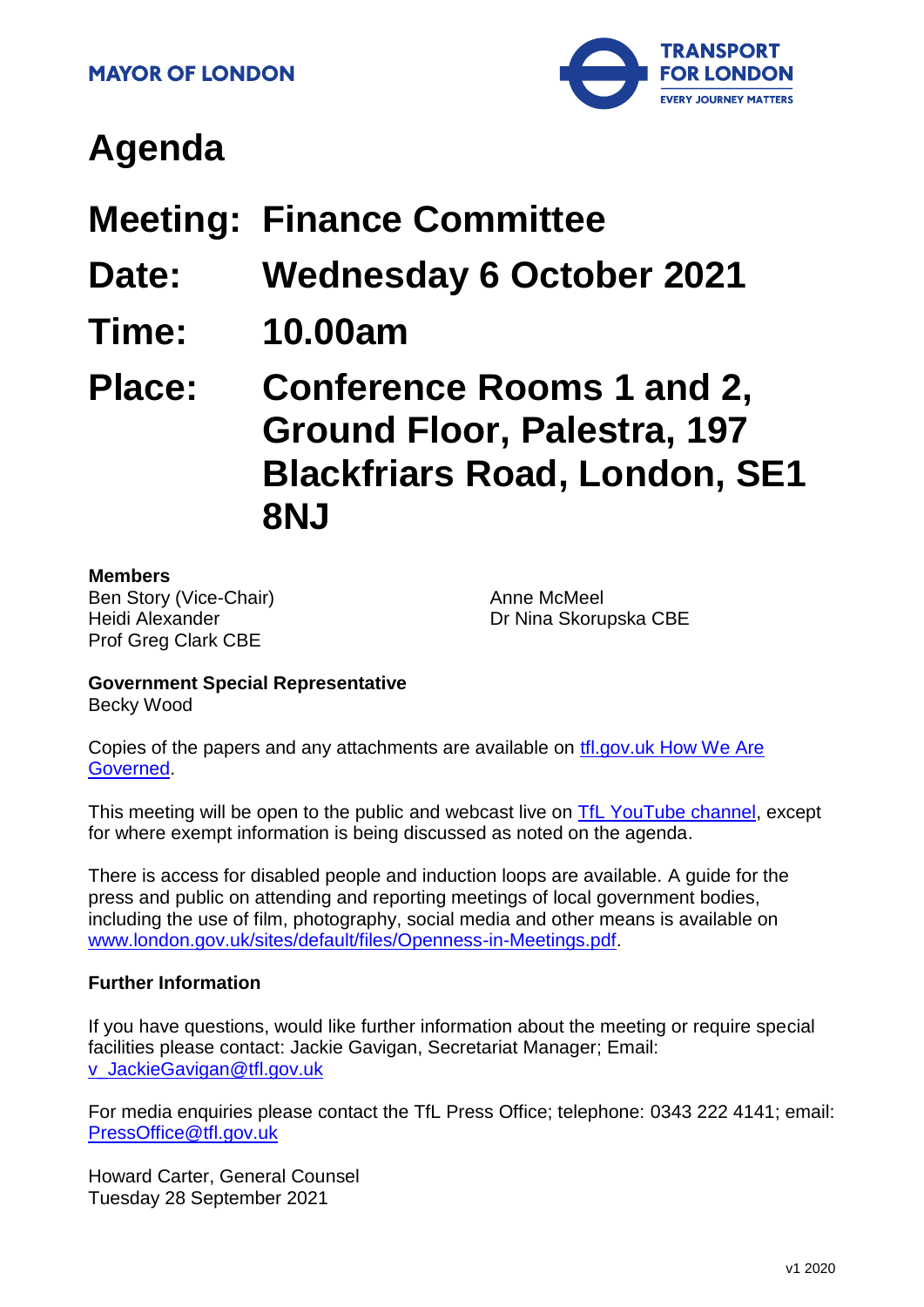**Agenda Finance Committee Wednesday 6 October 2021**

#### **1 Apologies for Absence and Chair's Announcements**

#### **2 Declarations of Interests**

General Counsel

**Members are reminded that any interests in a matter under discussion must be declared at the start of the meeting, or at the commencement of the item of business.**

**Members must not take part in any discussion or decision on such a matter and, depending on the nature of the interest, may be asked to leave the room during the discussion.**

**3 Minutes of the Meeting of the Committee held on 23 June 2021** (Pages 1 - 14)

General Counsel

**The Committee is asked to approve the minutes of the meeting of the Committee held on 23 June 2021 and authorise the Chair to sign them.**

#### **4 Matters Arising and Actions List** (Pages 15 - 20)

General Counsel

**The Committee is asked to note the actions list.**

**5 Use of Delegated Authority** (Pages 21 - 24)

General Counsel

**The Committee is asked to note the paper.**

**6 Finance Report** (Pages 25 - 42)

Chief Finance Officer

**The Committee is asked to note the report.**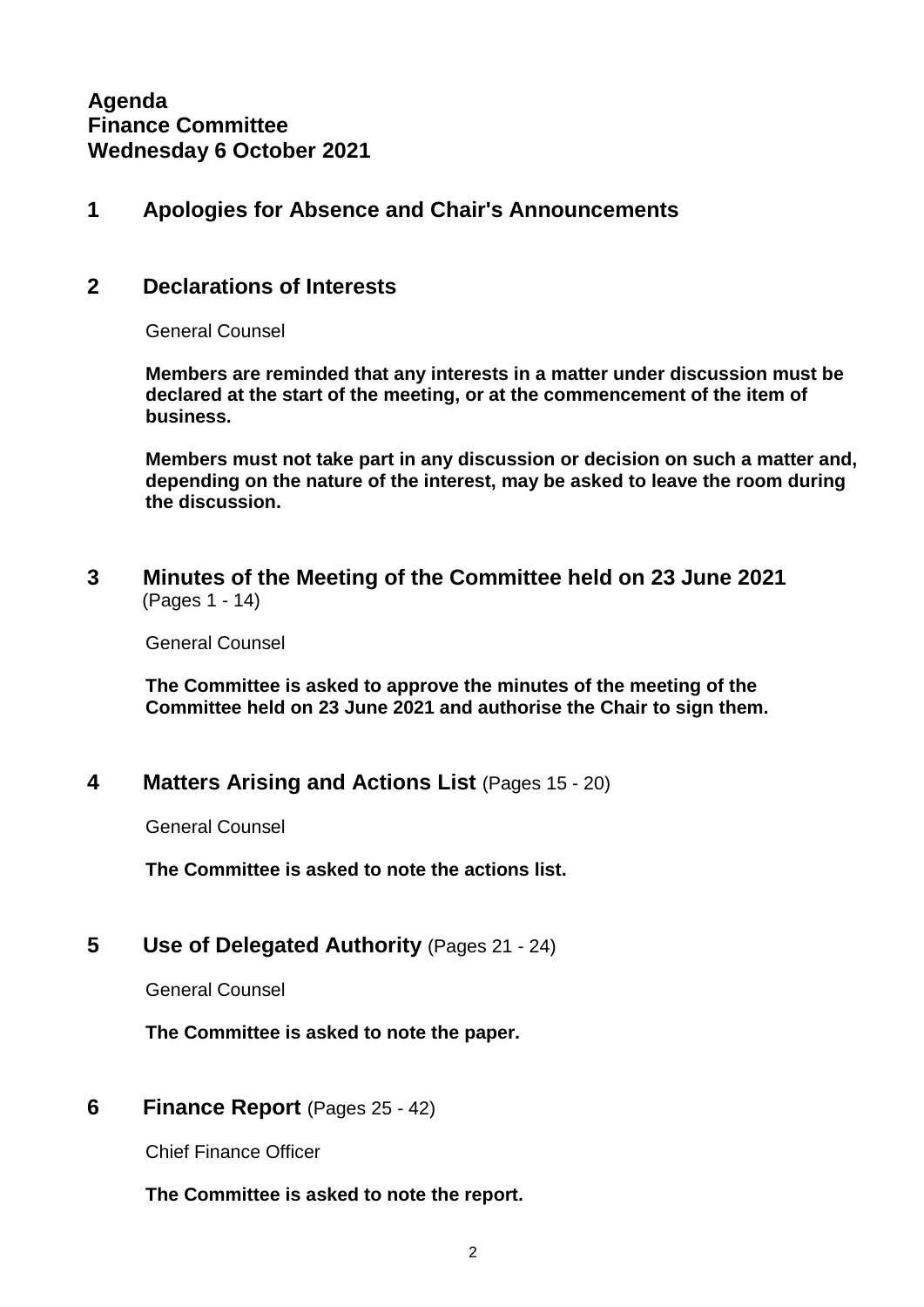**7 Treasury Activities** (Pages 43 - 50)

Chief Finance Officer

**The Committee is asked to note the paper and the exempt supplemental information on Part 2 of the agenda.**

## **8 Treasury Management Strategy 2021/22 and Treasury Management Policies - LTM and LTIG Investments Update** (Pages 51 - 74)

Chief Finance Officer

**The Committee is asked to note the paper and approve the updated Treasury Management Strategy 2021/22 and Treasury Management Policies.**

#### **9 Prudential Indicators - Outturn for the Year Ended 31 March 2021** (Pages 75 - 80)

Chief Finance Officer

**The Committee is asked to note the paper.**

## **10 Funding Update on TTL Properties Limited - To Follow**

Director Commercial Development

**The Committee is asked to note the paper and the exempt supplemental information on Part 2 of the agenda**

#### **11 Power Purchase Agreement (PPA 1 - Operational Assets)** (Pages 81 - 82)

Chief Safety, Health and Environment Officer

**The Committee is asked to note the paper and the exempt supplemental information on Part 2 of the agenda and consider the options on Power Purchase Agreement procurements set out in the paper on Part 2 of the agenda.**